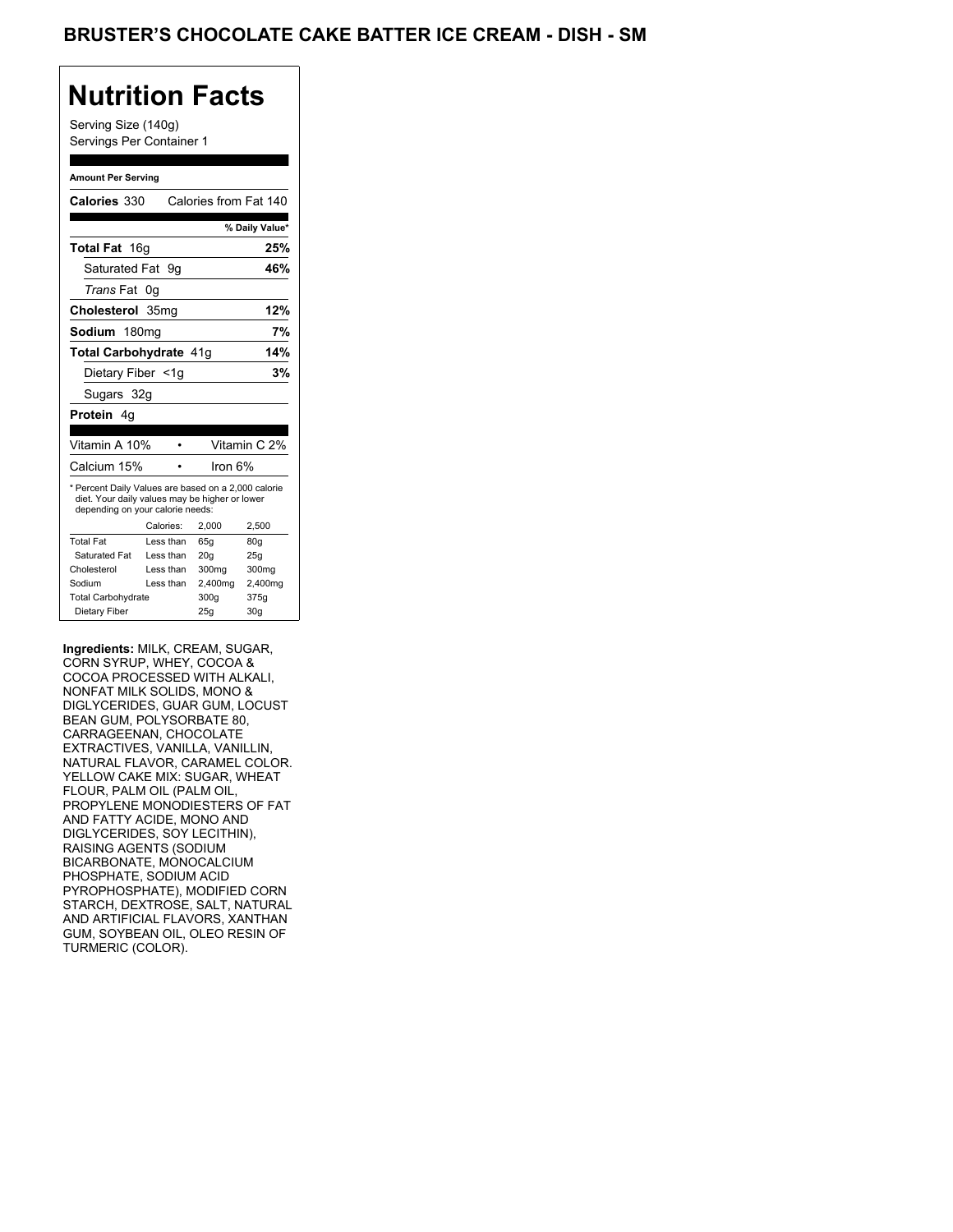## BRUSTER'S CHOCOLATE CAKE BATTER ICE CREAM - DISH - REG

# Nutrition Facts

Serving Size (210g) Servings Per Container 1

#### Amount Per Serving

| Calories 490                                                                                                                              |                  | Calories from Fat 220 |                 |
|-------------------------------------------------------------------------------------------------------------------------------------------|------------------|-----------------------|-----------------|
|                                                                                                                                           |                  |                       | % Daily Value*  |
| Total Fat 24g                                                                                                                             |                  |                       | 37%             |
| Saturated Fat 14g                                                                                                                         |                  |                       | 70%             |
| Trans Fat                                                                                                                                 | 0q               |                       |                 |
| Cholesterol                                                                                                                               | 55 <sub>mg</sub> |                       | 19%             |
| Sodium 270mg                                                                                                                              |                  |                       | 11%             |
| Total Carbohydrate 62g                                                                                                                    |                  |                       | 21%             |
| Dietary Fiber 1g                                                                                                                          |                  |                       | 4%              |
| Sugars 49g                                                                                                                                |                  |                       |                 |
| Protein<br>6q                                                                                                                             |                  |                       |                 |
|                                                                                                                                           |                  |                       |                 |
| Vitamin A 15%                                                                                                                             |                  |                       | Vitamin C 4%    |
| Calcium 25%                                                                                                                               |                  | Iron 10%              |                 |
| * Percent Daily Values are based on a 2,000 calorie<br>diet. Your daily values may be higher or lower<br>depending on your calorie needs: |                  |                       |                 |
|                                                                                                                                           | Calories:        | 2.000                 | 2,500           |
| <b>Total Fat</b>                                                                                                                          | Less than        | 65q                   | 80q             |
| Saturated Fat                                                                                                                             | Less than        | 20q                   | 25q             |
| Cholesterol                                                                                                                               | Less than        | 300mg                 | 300mg           |
| Sodium                                                                                                                                    | Less than        | 2,400mg               | 2,400mg         |
| <b>Total Carbohydrate</b>                                                                                                                 |                  | 300g                  | 375g            |
| Dietary Fiber                                                                                                                             |                  | 25q                   | 30 <sub>g</sub> |

Ingredients: MILK, CREAM, SUGAR, CORN SYRUP, WHEY, COCOA & COCOA PROCESSED WITH ALKALI, NONFAT MILK SOLIDS, MONO & DIGLYCERIDES, GUAR GUM, LOCUST BEAN GUM, POLYSORBATE 80, CARRAGEENAN, CHOCOLATE EXTRACTIVES, VANILLA, VANILLIN, NATURAL FLAVOR, CARAMEL COLOR. YELLOW CAKE MIX: SUGAR, WHEAT FLOUR, PALM OIL (PALM OIL, PROPYLENE MONODIESTERS OF FAT AND FATTY ACIDE, MONO AND DIGLYCERIDES, SOY LECITHIN), RAISING AGENTS (SODIUM BICARBONATE, MONOCALCIUM PHOSPHATE, SODIUM ACID PYROPHOSPHATE), MODIFIED CORN STARCH, DEXTROSE, SALT, NATURAL AND ARTIFICIAL FLAVORS, XANTHAN GUM, SOYBEAN OIL, OLEO RESIN OF TURMERIC (COLOR).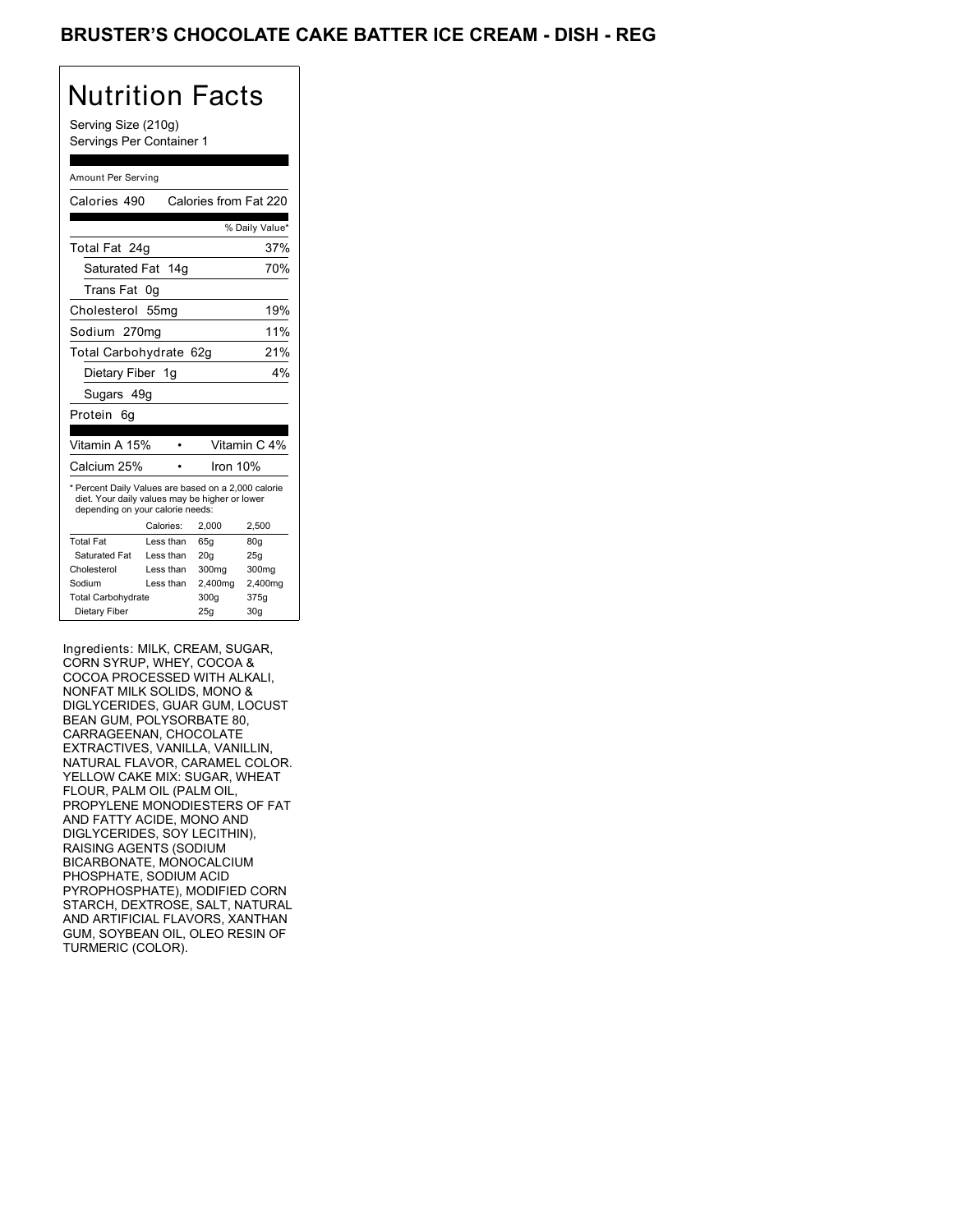## BRUSTER'S CHOCOLATE CAKE BATTER ICE CREAM - DISH - LG

# Nutrition Facts

Serving Size (280g) Servings Per Container 1

#### Amount Per Serving

| Calories 650                                                                                                                              |           | Calories from Fat 290 |                |
|-------------------------------------------------------------------------------------------------------------------------------------------|-----------|-----------------------|----------------|
|                                                                                                                                           |           |                       | % Daily Value* |
| Total Fat 32q                                                                                                                             |           |                       | 49%            |
| Saturated Fat 19g                                                                                                                         |           |                       | 93%            |
| Trans Fat                                                                                                                                 | 0g        |                       |                |
| Cholesterol 75mg                                                                                                                          |           |                       | 25%            |
| Sodium 360mg                                                                                                                              |           |                       | 15%            |
| Total Carbohydrate 83g                                                                                                                    |           |                       | 28%            |
| Dietary Fiber 1g                                                                                                                          |           |                       | 6%             |
| Sugars 65g                                                                                                                                |           |                       |                |
| Protein<br>8α                                                                                                                             |           |                       |                |
|                                                                                                                                           |           |                       |                |
|                                                                                                                                           |           |                       |                |
| Vitamin A 20%                                                                                                                             |           |                       | Vitamin C 4%   |
| Calcium 30%                                                                                                                               |           | Iron 10%              |                |
| * Percent Daily Values are based on a 2,000 calorie<br>diet. Your daily values may be higher or lower<br>depending on your calorie needs: |           |                       |                |
|                                                                                                                                           | Calories: | 2,000                 | 2,500          |
| <b>Total Fat</b>                                                                                                                          | Less than | 65g                   | 80q            |
| Saturated Fat                                                                                                                             | Less than | 20q                   | 25q            |
| Cholesterol                                                                                                                               | Less than | 300mg                 | 300mg          |
| Sodium                                                                                                                                    | Less than | 2,400mg               | 2,400mg        |
| <b>Total Carbohydrate</b>                                                                                                                 |           | 300g                  | 375g           |

Ingredients: MILK, CREAM, SUGAR, CORN SYRUP, WHEY, COCOA & COCOA PROCESSED WITH ALKALI, NONFAT MILK SOLIDS, MONO & DIGLYCERIDES, GUAR GUM, LOCUST BEAN GUM, POLYSORBATE 80, CARRAGEENAN, CHOCOLATE EXTRACTIVES, VANILLA, VANILLIN, NATURAL FLAVOR, CARAMEL COLOR. YELLOW CAKE MIX: SUGAR, WHEAT FLOUR, PALM OIL (PALM OIL, PROPYLENE MONODIESTERS OF FAT AND FATTY ACIDE, MONO AND DIGLYCERIDES, SOY LECITHIN), RAISING AGENTS (SODIUM BICARBONATE, MONOCALCIUM PHOSPHATE, SODIUM ACID PYROPHOSPHATE), MODIFIED CORN STARCH, DEXTROSE, SALT, NATURAL AND ARTIFICIAL FLAVORS, XANTHAN GUM, SOYBEAN OIL, OLEO RESIN OF TURMERIC (COLOR).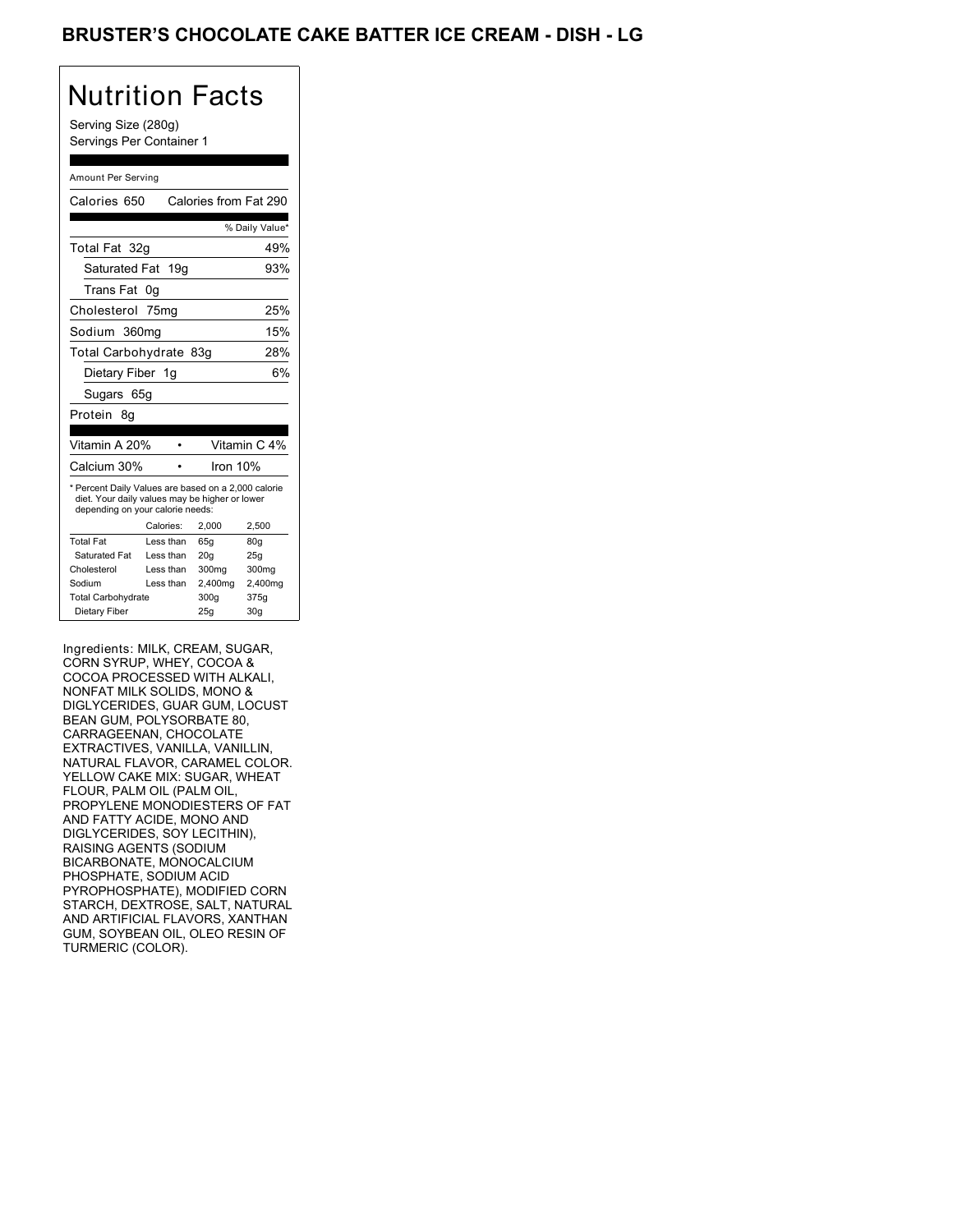Serving Size (153g) Servings Per Container 1

#### Amount Per Serving

| Calories 380           | Calories from Fat 150                               |
|------------------------|-----------------------------------------------------|
|                        | % Daily Value*                                      |
| Total Fat 16g          | 25%                                                 |
| Saturated Fat 9g       | 46%                                                 |
| Trans Fat 0q           |                                                     |
| Cholesterol 35mg       | 12%                                                 |
| Sodium 200mg           | 8%                                                  |
| Total Carbohydrate 53g | 18%                                                 |
| Dietary Fiber <1g      | 3%                                                  |
| Sugars 35g             |                                                     |
| Protein 5g             |                                                     |
| Vitamin A 10%          | Vitamin C 2%                                        |
| Calcium 15%            | Iron $8\%$                                          |
| diet.                  | * Percent Daily Values are based on a 2,000 calorie |

Ingredients: MILK, CREAM, SUGAR, CORN SYRUP, WHEY, COCOA & COCOA PROCESSED WITH ALKALI, NONFAT MILK SOLIDS, MONO & DIGLYCERIDES, GUAR GUM, LOCUST BEAN GUM, POLYSORBATE 80, CARRAGEENAN, CHOCOLATE EXTRACTIVES, VANILLA, VANILLIN, NATURAL FLAVOR, CARAMEL COLOR. YELLOW CAKE MIX: SUGAR, WHEAT FLOUR, PALM OIL (PALM OIL, PROPYLENE MONODIESTERS OF FAT AND FATTY ACIDE, MONO AND DIGLYCERIDES, SOY LECITHIN), RAISING AGENTS (SODIUM BICARBONATE, MONOCALCIUM PHOSPHATE, SODIUM ACID PYROPHOSPHATE), MODIFIED CORN STARCH, DEXTROSE, SALT, NATURAL AND ARTIFICIAL FLAVORS, XANTHAN GUM, SOYBEAN OIL, OLEO RESIN OF TURMERIC (COLOR). SUGAR CONE: ENRICHED WHEAT FLOUR (ENRICHED WITH NIACIN, REDUCED IRON, THIAMIN MONONITRATE, RIBOFLAVIN, FOLIC ACID), TAPIOCA FLOUR, SUGAR, VEGETABLE SHORTENING (SOYBEAN AND/OR CANOLA OIL, MODIFIED PALM OIL, SOY LECITHIN, AND/OR PARTIALLY HYDROGENATED SOYBEAN OIL), OAT FIBER AND/OR VEGETABLE FIBER, SALT, CARAMEL COLOR, ARTIFICIAL FLAVOR, SOY LECITHIN.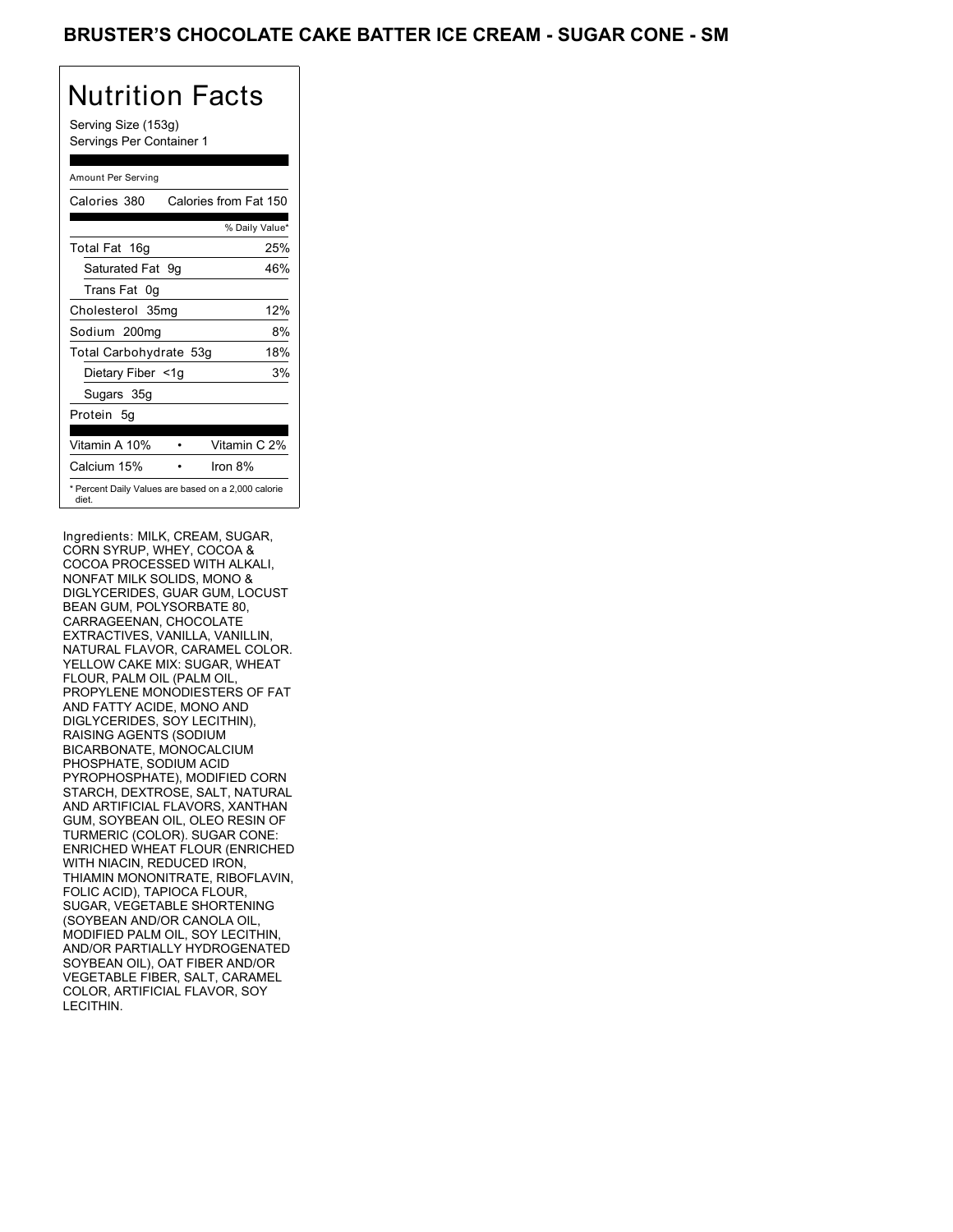## BRUSTER'S CHOCOLATE CAKE BATTER ICE CREAM - SUGAR CONE - REG

# Nutrition Facts

Serving Size (223g) Servings Per Container 1

#### Amount Per Serving

| Calories 540                                                 | Calories from Fat 220 |
|--------------------------------------------------------------|-----------------------|
|                                                              | % Daily Value*        |
| Total Fat 24g                                                | 37%                   |
| Saturated Fat 14g                                            | 70%                   |
| Trans Fat 0q                                                 |                       |
| Cholesterol 55mg                                             | 19%                   |
| Sodium 290mg                                                 | 12%                   |
| Total Carbohydrate 74g                                       | 25%                   |
| Dietary Fiber 1g                                             | $4\%$                 |
| Sugars 52g                                                   |                       |
| Protein 7q                                                   |                       |
| Vitamin A 15%                                                | Vitamin C 4%          |
| Calcium 25%                                                  | Iron $10%$            |
| * Percent Daily Values are based on a 2,000 calorie<br>diet. |                       |

Ingredients: MILK, CREAM, SUGAR, CORN SYRUP, WHEY, COCOA & COCOA PROCESSED WITH ALKALI, NONFAT MILK SOLIDS, MONO & DIGLYCERIDES, GUAR GUM, LOCUST BEAN GUM, POLYSORBATE 80, CARRAGEENAN, CHOCOLATE EXTRACTIVES, VANILLA, VANILLIN, NATURAL FLAVOR, CARAMEL COLOR. YELLOW CAKE MIX: SUGAR, WHEAT FLOUR, PALM OIL (PALM OIL, PROPYLENE MONODIESTERS OF FAT AND FATTY ACIDE, MONO AND DIGLYCERIDES, SOY LECITHIN), RAISING AGENTS (SODIUM BICARBONATE, MONOCALCIUM PHOSPHATE, SODIUM ACID PYROPHOSPHATE), MODIFIED CORN STARCH, DEXTROSE, SALT, NATURAL AND ARTIFICIAL FLAVORS, XANTHAN GUM, SOYBEAN OIL, OLEO RESIN OF TURMERIC (COLOR). SUGAR CONE: ENRICHED WHEAT FLOUR (ENRICHED WITH NIACIN, REDUCED IRON, THIAMIN MONONITRATE, RIBOFLAVIN, FOLIC ACID), TAPIOCA FLOUR, SUGAR, VEGETABLE SHORTENING (SOYBEAN AND/OR CANOLA OIL, MODIFIED PALM OIL, SOY LECITHIN, AND/OR PARTIALLY HYDROGENATED SOYBEAN OIL), OAT FIBER AND/OR VEGETABLE FIBER, SALT, CARAMEL COLOR, ARTIFICIAL FLAVOR, SOY LECITHIN.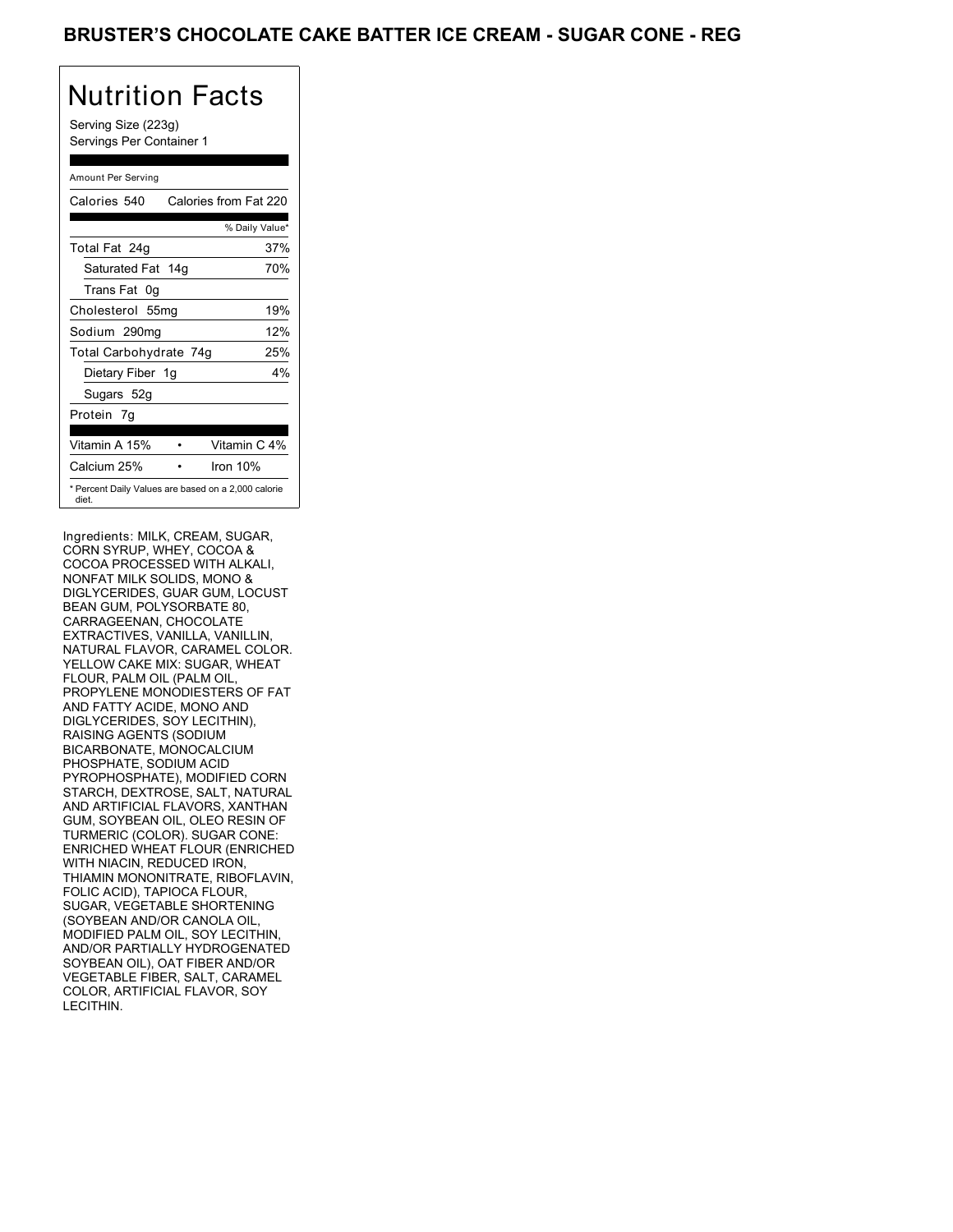Serving Size (293g) Servings Per Container 1

#### Amount Per Serving

| Calories 710                                                 | Calories from Fat 290 |
|--------------------------------------------------------------|-----------------------|
|                                                              | % Daily Value*        |
| Total Fat 32g                                                | 50%                   |
| Saturated Fat 19g                                            | 93%                   |
| Trans Fat 0q                                                 |                       |
| Cholesterol 75mg                                             | 25%                   |
| Sodium 380mg                                                 | 16%                   |
| Total Carbohydrate 95g                                       | 32%                   |
| Dietary Fiber 1g                                             | 6%                    |
| Sugars 68g                                                   |                       |
| Protein 9q                                                   |                       |
| Vitamin A 20%                                                | Vitamin C 4%          |
| Calcium 35%                                                  | Iron $15%$            |
| * Percent Daily Values are based on a 2,000 calorie<br>diet. |                       |

Ingredients: MILK, CREAM, SUGAR, CORN SYRUP, WHEY, COCOA & COCOA PROCESSED WITH ALKALI, NONFAT MILK SOLIDS, MONO & DIGLYCERIDES, GUAR GUM, LOCUST BEAN GUM, POLYSORBATE 80, CARRAGEENAN, CHOCOLATE EXTRACTIVES, VANILLA, VANILLIN, NATURAL FLAVOR, CARAMEL COLOR. YELLOW CAKE MIX: SUGAR, WHEAT FLOUR, PALM OIL (PALM OIL, PROPYLENE MONODIESTERS OF FAT AND FATTY ACIDE, MONO AND DIGLYCERIDES, SOY LECITHIN), RAISING AGENTS (SODIUM BICARBONATE, MONOCALCIUM PHOSPHATE, SODIUM ACID PYROPHOSPHATE), MODIFIED CORN STARCH, DEXTROSE, SALT, NATURAL AND ARTIFICIAL FLAVORS, XANTHAN GUM, SOYBEAN OIL, OLEO RESIN OF TURMERIC (COLOR). SUGAR CONE: ENRICHED WHEAT FLOUR (ENRICHED WITH NIACIN, REDUCED IRON, THIAMIN MONONITRATE, RIBOFLAVIN, FOLIC ACID), TAPIOCA FLOUR, SUGAR, VEGETABLE SHORTENING (SOYBEAN AND/OR CANOLA OIL, MODIFIED PALM OIL, SOY LECITHIN, AND/OR PARTIALLY HYDROGENATED SOYBEAN OIL), OAT FIBER AND/OR VEGETABLE FIBER, SALT, CARAMEL COLOR, ARTIFICIAL FLAVOR, SOY LECITHIN.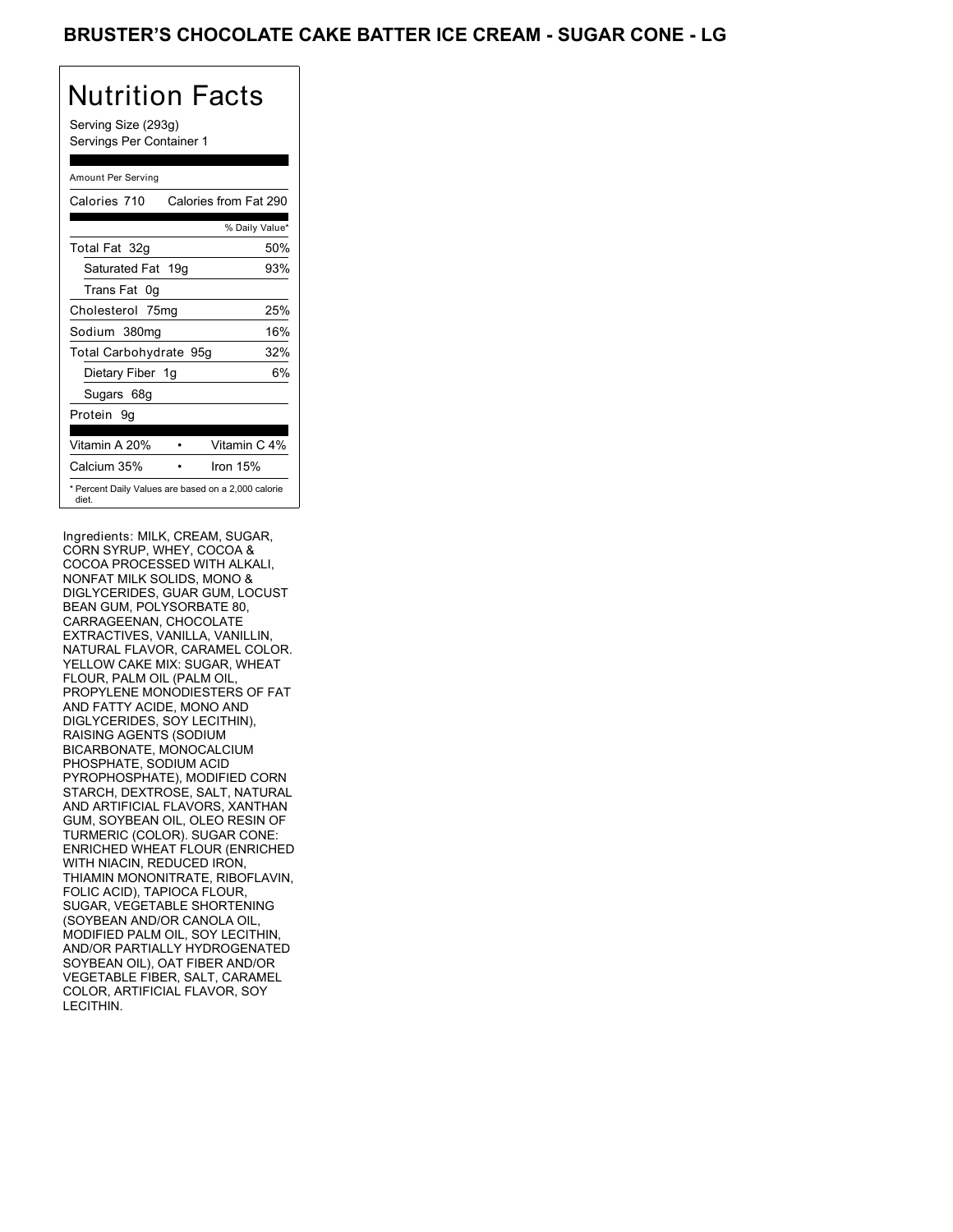## BRUSTER'S CHOCOLATE CAKE BATTER ICE CREAM - CAKE CONE - SM

# Nutrition Facts

Serving Size (146g) Servings Per Container 1

#### Amount Per Serving

| Calories 350           | Calories from Fat 150                               |
|------------------------|-----------------------------------------------------|
|                        | % Daily Value*                                      |
| Total Fat 16g          | 25%                                                 |
| Saturated Fat 9q       | 46%                                                 |
| Trans Fat 0q           |                                                     |
| Cholesterol 35mg       | 12%                                                 |
| Sodium 190mg           | 8%                                                  |
| Total Carbohydrate 46g | 15%                                                 |
| Dietary Fiber <1g      | 3%                                                  |
| Sugars 33g             |                                                     |
| Protein 5q             |                                                     |
| Vitamin A 10%          | Vitamin C 2%                                        |
| Calcium 15%            | Iron $8\%$                                          |
| diet.                  | * Percent Daily Values are based on a 2,000 calorie |

Ingredients: MILK, CREAM, SUGAR, CORN SYRUP, WHEY, COCOA & COCOA PROCESSED WITH ALKALI, NONFAT MILK SOLIDS, MONO & DIGLYCERIDES, GUAR GUM, LOCUST BEAN GUM, POLYSORBATE 80, CARRAGEENAN, CHOCOLATE EXTRACTIVES, VANILLA, VANILLIN, NATURAL FLAVOR, CARAMEL COLOR. YELLOW CAKE MIX: SUGAR, WHEAT FLOUR, PALM OIL (PALM OIL, PROPYLENE MONODIESTERS OF FAT AND FATTY ACIDE, MONO AND DIGLYCERIDES, SOY LECITHIN), RAISING AGENTS (SODIUM BICARBONATE, MONOCALCIUM PHOSPHATE, SODIUM ACID PYROPHOSPHATE), MODIFIED CORN STARCH, DEXTROSE, SALT, NATURAL AND ARTIFICIAL FLAVORS, XANTHAN GUM, SOYBEAN OIL, OLEO RESIN OF TURMERIC (COLOR). CAKE CONE: ENRICHED WHEAT FLOUR (ENRICHED WITH NIACIN, REDUCED IRON, THIAMIN MONONITRATE, RIBOFLAVIN, FOLIC ACID), TAPIOCA FLOUR, SUGAR, VEGETABLE OIL SHORTENING (SOYBEAN AND/OR CANOLA OIL, MODIFIED PALM OIL, SOY LECITHIN, AND/OR PARTIALLY HYDROGENATED SOYBEAN OIL), LEAVENING (SODIUM BICARBONATE, AMMONIUM BICARBONATE), SALT, NATURAL FLAVOR, ANNATTO (VEGETABLE COLOR).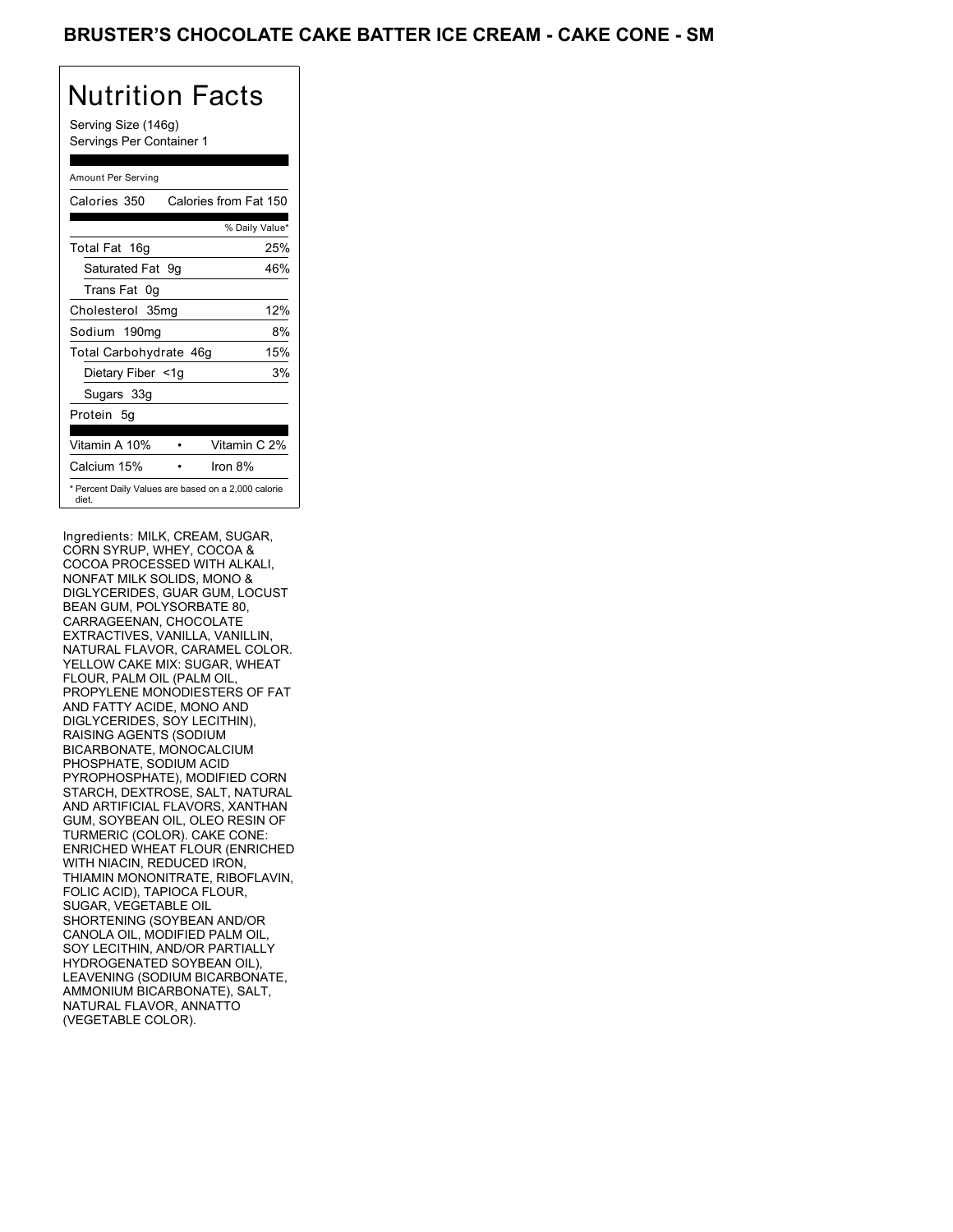## BRUSTER'S CHOCOLATE CAKE BATTER ICE CREAM - CAKE CONE - REG

## Nutrition Facts

Serving Size (216g) Servings Per Container 1

#### Amount Per Serving

| Calories 510                                                 | Calories from Fat 220 |
|--------------------------------------------------------------|-----------------------|
|                                                              | % Daily Value*        |
| Total Fat 24g                                                | 37%                   |
| Saturated Fat 14g                                            | 70%                   |
| Trans Fat 0q                                                 |                       |
| Cholesterol 55mg                                             | 19%                   |
| Sodium 280mg                                                 | 12%                   |
| Total Carbohydrate 67g                                       | 22%                   |
| Dietary Fiber 1g                                             | $4\%$                 |
| Sugars 49g                                                   |                       |
| Protein 7q                                                   |                       |
| Vitamin A 15%                                                | Vitamin C 4%          |
| Calcium 25%                                                  | Iron $10%$            |
| * Percent Daily Values are based on a 2,000 calorie<br>diet. |                       |

Ingredients: MILK, CREAM, SUGAR, CORN SYRUP, WHEY, COCOA & COCOA PROCESSED WITH ALKALI, NONFAT MILK SOLIDS, MONO & DIGLYCERIDES, GUAR GUM, LOCUST BEAN GUM, POLYSORBATE 80, CARRAGEENAN, CHOCOLATE EXTRACTIVES, VANILLA, VANILLIN, NATURAL FLAVOR, CARAMEL COLOR. YELLOW CAKE MIX: SUGAR, WHEAT FLOUR, PALM OIL (PALM OIL, PROPYLENE MONODIESTERS OF FAT AND FATTY ACIDE, MONO AND DIGLYCERIDES, SOY LECITHIN), RAISING AGENTS (SODIUM BICARBONATE, MONOCALCIUM PHOSPHATE, SODIUM ACID PYROPHOSPHATE), MODIFIED CORN STARCH, DEXTROSE, SALT, NATURAL AND ARTIFICIAL FLAVORS, XANTHAN GUM, SOYBEAN OIL, OLEO RESIN OF TURMERIC (COLOR). CAKE CONE: ENRICHED WHEAT FLOUR (ENRICHED WITH NIACIN, REDUCED IRON, THIAMIN MONONITRATE, RIBOFLAVIN, FOLIC ACID), TAPIOCA FLOUR, SUGAR, VEGETABLE OIL SHORTENING (SOYBEAN AND/OR CANOLA OIL, MODIFIED PALM OIL, SOY LECITHIN, AND/OR PARTIALLY HYDROGENATED SOYBEAN OIL), LEAVENING (SODIUM BICARBONATE, AMMONIUM BICARBONATE), SALT, NATURAL FLAVOR, ANNATTO (VEGETABLE COLOR).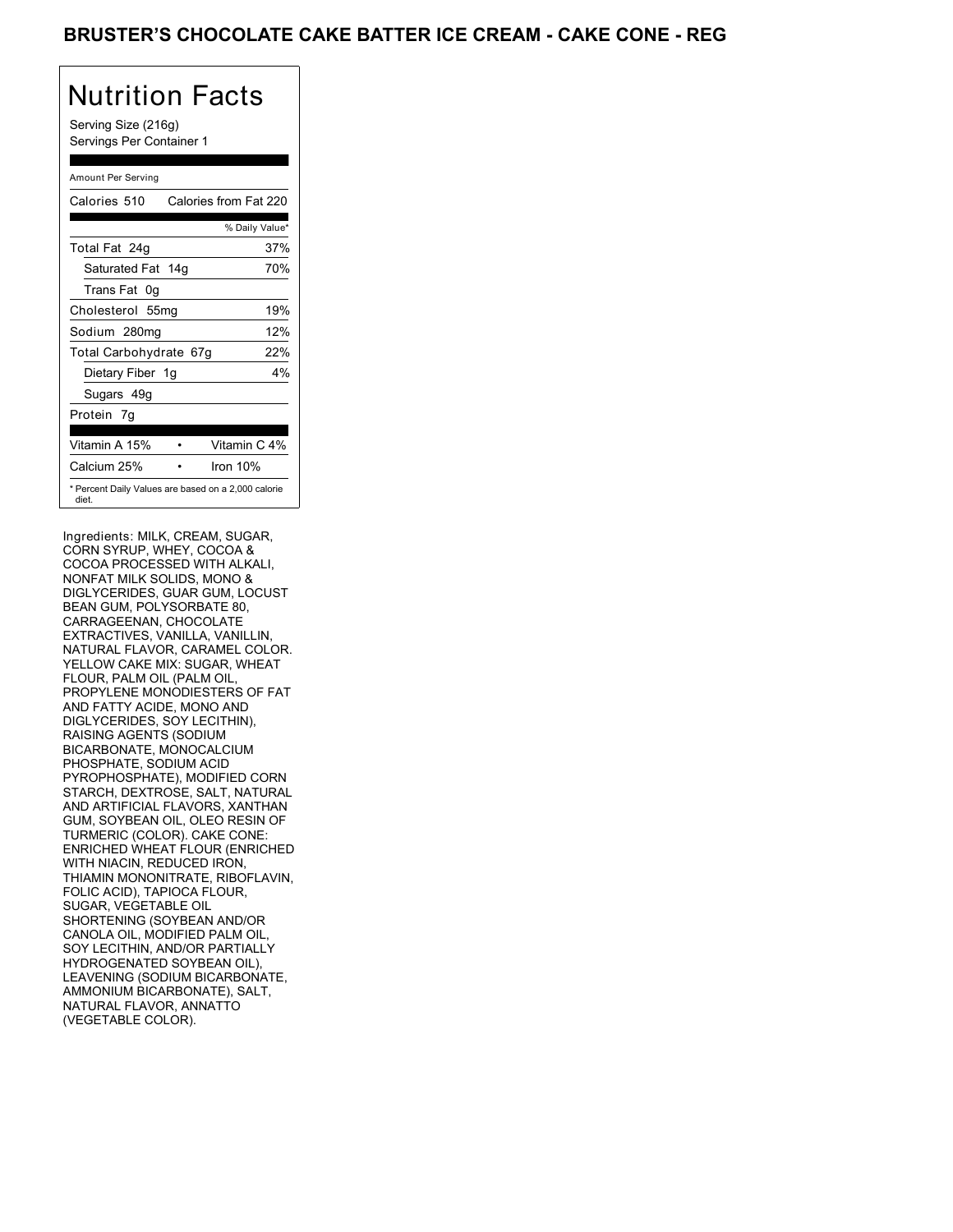## BRUSTER'S CHOCOLATE CAKE BATTER ICE CREAM - CAKE CONE - LG

# Nutrition Facts

Serving Size (286g) Servings Per Container 1

#### Amount Per Serving

| Calories 680                                                 | Calories from Fat 290 |
|--------------------------------------------------------------|-----------------------|
|                                                              | % Daily Value*        |
| Total Fat 32g                                                | 50%                   |
| Saturated Fat 19g                                            | 93%                   |
| Trans Fat 0q                                                 |                       |
| Cholesterol 75mg                                             | 25%                   |
| Sodium 370mg                                                 | 15%                   |
| Total Carbohydrate 88g                                       | 29%                   |
| Dietary Fiber 1g                                             | 6%                    |
| Sugars 65g                                                   |                       |
| Protein 9q                                                   |                       |
| Vitamin A 20%                                                | Vitamin C 4%          |
| Calcium 30%                                                  | Iron 15%              |
| * Percent Daily Values are based on a 2,000 calorie<br>diet. |                       |

Ingredients: MILK, CREAM, SUGAR, CORN SYRUP, WHEY, COCOA & COCOA PROCESSED WITH ALKALI, NONFAT MILK SOLIDS, MONO & DIGLYCERIDES, GUAR GUM, LOCUST BEAN GUM, POLYSORBATE 80, CARRAGEENAN, CHOCOLATE EXTRACTIVES, VANILLA, VANILLIN, NATURAL FLAVOR, CARAMEL COLOR. YELLOW CAKE MIX: SUGAR, WHEAT FLOUR, PALM OIL (PALM OIL, PROPYLENE MONODIESTERS OF FAT AND FATTY ACIDE, MONO AND DIGLYCERIDES, SOY LECITHIN), RAISING AGENTS (SODIUM BICARBONATE, MONOCALCIUM PHOSPHATE, SODIUM ACID PYROPHOSPHATE), MODIFIED CORN STARCH, DEXTROSE, SALT, NATURAL AND ARTIFICIAL FLAVORS, XANTHAN GUM, SOYBEAN OIL, OLEO RESIN OF TURMERIC (COLOR). CAKE CONE: ENRICHED WHEAT FLOUR (ENRICHED WITH NIACIN, REDUCED IRON, THIAMIN MONONITRATE, RIBOFLAVIN, FOLIC ACID), TAPIOCA FLOUR, SUGAR, VEGETABLE OIL SHORTENING (SOYBEAN AND/OR CANOLA OIL, MODIFIED PALM OIL, SOY LECITHIN, AND/OR PARTIALLY HYDROGENATED SOYBEAN OIL), LEAVENING (SODIUM BICARBONATE, AMMONIUM BICARBONATE), SALT, NATURAL FLAVOR, ANNATTO (VEGETABLE COLOR).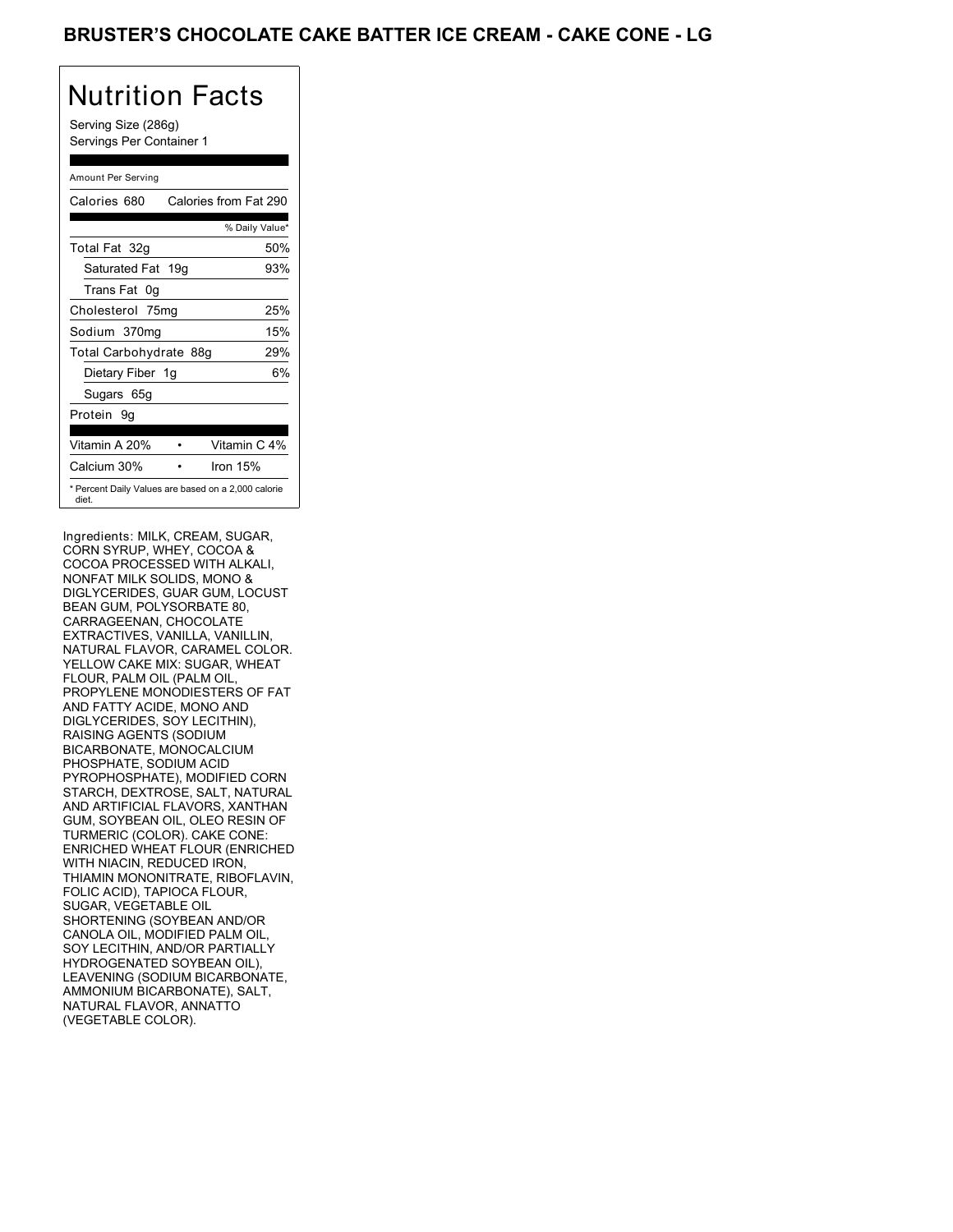## BRUSTER'S CHOCOLATE CAKE BATTER ICE CREAM - WAFFLE CONE - SM

# Nutrition Facts

Serving Size (170g) Servings Per Container 1

#### Amount Per Serving

| Calories 450                                                 | Calories from Fat 170 |
|--------------------------------------------------------------|-----------------------|
|                                                              | % Daily Value*        |
| Total Fat 19g                                                | 30%                   |
| Saturated Fat 10g                                            | 50%                   |
| Trans Fat 0q                                                 |                       |
| Cholesterol 45mg                                             | 15%                   |
| Sodium 180mg                                                 | 7%                    |
| Total Carbohydrate 64g                                       | 21%                   |
| Dietary Fiber <1g                                            | 3%                    |
| Sugars 43g                                                   |                       |
| Protein 6q                                                   |                       |
| Vitamin A 10%                                                | Vitamin C 2%          |
| Calcium 15%                                                  | Iron $10%$            |
| * Percent Daily Values are based on a 2,000 calorie<br>diet. |                       |

Ingredients: MILK, CREAM, SUGAR, CORN SYRUP, WHEY, COCOA & COCOA PROCESSED WITH ALKALI, NONFAT MILK SOLIDS, MONO & DIGLYCERIDES, GUAR GUM, LOCUST BEAN GUM, POLYSORBATE 80, CARRAGEENAN, CHOCOLATE EXTRACTIVES, VANILLA, VANILLIN, NATURAL FLAVOR, CARAMEL COLOR. YELLOW CAKE MIX: SUGAR, WHEAT FLOUR, PALM OIL (PALM OIL, PROPYLENE MONODIESTERS OF FAT AND FATTY ACIDE, MONO AND DIGLYCERIDES, SOY LECITHIN), RAISING AGENTS (SODIUM BICARBONATE, MONOCALCIUM PHOSPHATE, SODIUM ACID PYROPHOSPHATE), MODIFIED CORN STARCH, DEXTROSE, SALT, NATURAL AND ARTIFICIAL FLAVORS, XANTHAN GUM, SOYBEAN OIL, OLEO RESIN OF TURMERIC (COLOR). WAFFLE CONE: ENRICHED BLEACHED WHEAT FLOUR (ENRICHED WITH NIACIN, REDUCED IRON, THIAMIN MONONITRATE, RIBOFLAVIN, FOLIC ACID), SUGAR, VEGETABLE SHORTENING (PARTIALLY HYDROGENATED SOYBEAN AND COTTONSEED OILS), WHOLE EGG, ARTIFICIAL FLAVOR (INCLUDING MALTODEXTRIN, MODIFIED CORNSTARCH, BUTTER, BUTTERMILK), DEXTROSE, SOY LECITHIN, ARTIFICIAL VANILLA FLAVOR.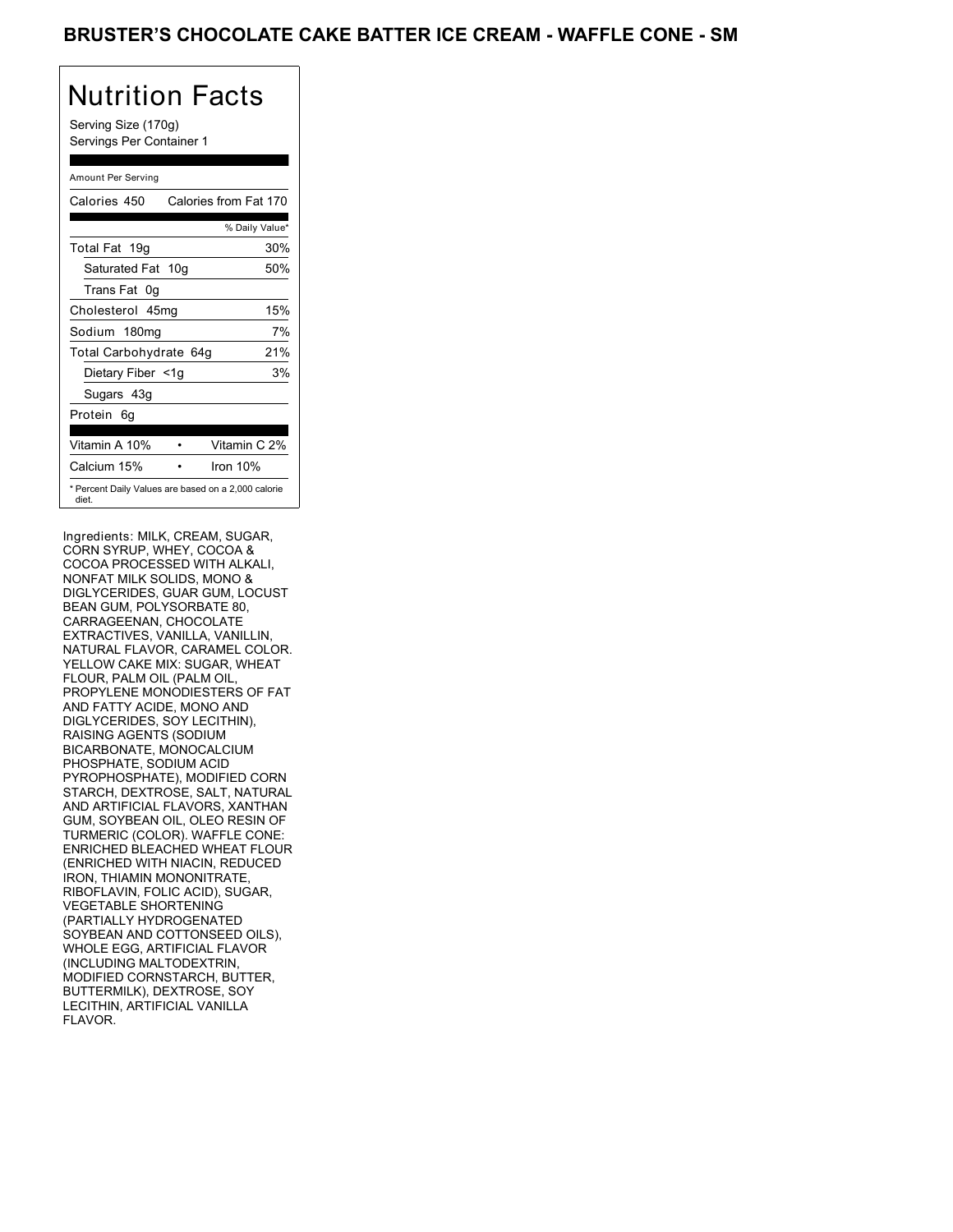## BRUSTER'S CHOCOLATE CAKE BATTER ICE CREAM - WAFFLE CONE - REG

# Nutrition Facts

Serving Size (240g) Servings Per Container 1

#### Amount Per Serving

| Calories 620                                                 | Calories from Fat 250 |
|--------------------------------------------------------------|-----------------------|
|                                                              | % Daily Value*        |
| Total Fat 27g                                                | 42%                   |
| Saturated Fat 15g                                            | 74%                   |
| Trans Fat 0q                                                 |                       |
| Cholesterol 65mg                                             | 21%                   |
| Sodium 270mg                                                 | 11%                   |
| Total Carbohydrate 85g                                       | 28%                   |
| Dietary Fiber 1g                                             | $4\%$                 |
| Sugars 59g                                                   |                       |
| Protein 8q                                                   |                       |
| Vitamin A 15%                                                | Vitamin C 4%          |
| Calcium 25%                                                  | Iron $10%$            |
| * Percent Daily Values are based on a 2,000 calorie<br>diet. |                       |

Ingredients: MILK, CREAM, SUGAR, CORN SYRUP, WHEY, COCOA & COCOA PROCESSED WITH ALKALI, NONFAT MILK SOLIDS, MONO & DIGLYCERIDES, GUAR GUM, LOCUST BEAN GUM, POLYSORBATE 80, CARRAGEENAN, CHOCOLATE EXTRACTIVES, VANILLA, VANILLIN, NATURAL FLAVOR, CARAMEL COLOR. YELLOW CAKE MIX: SUGAR, WHEAT FLOUR, PALM OIL (PALM OIL, PROPYLENE MONODIESTERS OF FAT AND FATTY ACIDE, MONO AND DIGLYCERIDES, SOY LECITHIN), RAISING AGENTS (SODIUM BICARBONATE, MONOCALCIUM PHOSPHATE, SODIUM ACID PYROPHOSPHATE), MODIFIED CORN STARCH, DEXTROSE, SALT, NATURAL AND ARTIFICIAL FLAVORS, XANTHAN GUM, SOYBEAN OIL, OLEO RESIN OF TURMERIC (COLOR). WAFFLE CONE: ENRICHED BLEACHED WHEAT FLOUR (ENRICHED WITH NIACIN, REDUCED IRON, THIAMIN MONONITRATE, RIBOFLAVIN, FOLIC ACID), SUGAR, VEGETABLE SHORTENING (PARTIALLY HYDROGENATED SOYBEAN AND COTTONSEED OILS), WHOLE EGG, ARTIFICIAL FLAVOR (INCLUDING MALTODEXTRIN, MODIFIED CORNSTARCH, BUTTER, BUTTERMILK), DEXTROSE, SOY LECITHIN, ARTIFICIAL VANILLA FLAVOR.